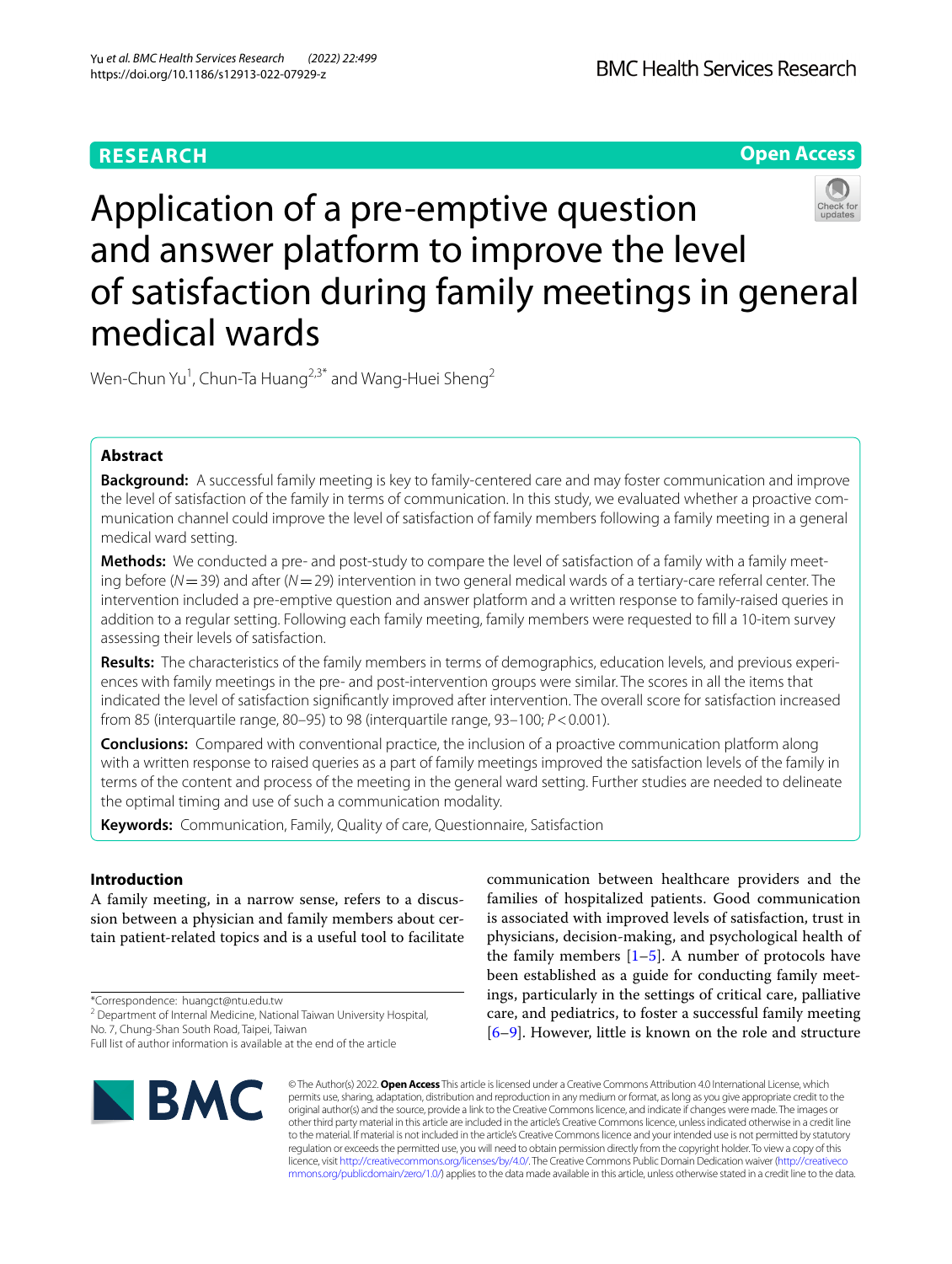of a family meeting in the general medical floor, outside these settings. Recently, Gambhir et al*.* reported that a scheduled and structured family meeting for general medicine patients led to an improved understanding among the patients regarding their care and level of satisfaction  $[2]$  $[2]$ . Their study findings support the importance of involving the patients and family members in the care process by conducting a successful family meeting in the general ward similar to that conducted in the intensive care unit [\[6](#page-5-2)].

Ideally, family members should be provided sufficient time and opportunities to ask questions, raise issues, express concerns, and confront unfavorable emotions with the help of the patient and a compassionate healthcare team in a family meeting [\[10,](#page-5-5) [11\]](#page-5-6). Allowing family members more time to speak during the meeting may improve the level of satisfaction of the family in terms of communication and conficts with physicians [\[12](#page-5-7)]. Some experts suggest that, in a family meeting, family members should be ofered at least the same amount of time that physicians have to speak as an important part of familycentered care [\[8](#page-5-8), [13](#page-5-9)]. Nonetheless, nowadays, a rushing and pressing healthcare environment may drive families away from such opportunities  $[14]$  $[14]$ . Therefore, to conduct an efficient and successful family meeting, a new approach to elicit the needs and views from the family members is urgently warranted.

In this regard, our team proposed and built a communication channel for family members as a platform for pre-emptive questions and answers before conducting a formal family meeting. In the present study, we aimed to investigate whether incorporating this platform into a regular family meeting improved the level of satisfaction of family members with regard to the content and process of the meeting in a general floor setting.

# **Methods**

# **Study settings and population**

The study was conducted as a pre- and post-intervention design from September 2020 to April 2021. The study population consisted of family members of patients who had been hospitalized in the two general medical wards of the National Taiwan University Hospital (NTUH), a large tertiary-care referral medical center in Northern Taiwan. These two medical wards were specifically dedicated to accommodating patients from the emergency care unit. Patients with any diagnosis were eligible. We included family members with: a) an age  $\geq$  20 years and b) adequate knowledge of the Chinese language. The study was conducted in line with the principles stated in the Declaration of Helsinki, and the study protocol was exempted from ethics review by the Research Ethics Committee of the NTUH.

## **Satisfaction survey**

The survey consisted of questions regarding demography and family members' prior experience with a family meeting along with a 10-item questionnaire assessing the level of satisfaction. The questionnaire was aimed at rating participants' level of satisfaction with family meetings in terms of communication, shared decisionmaking, understanding, and respect. The 10 items were adapted from the institutional satisfaction survey of the NTUH and modified to suit the scenario. The family members could indicate on a fve-point Likert scale how they agreed or disagreed with the statement. The fivepoint Likert scale comprised the following responses: strongly agree, agree, neither agree nor disagree, disagree, and strongly disagree, and the corresponding scores of 100, 75, 50, 25, and 0, respectively, were assigned to the responses for statistical analysis.

The first draft of the questionnaire was created by the study team and six reviewers reviewed the relevance and wording of each item using a 4-point rating scale. The panel consisted of six experts from various academic and working backgrounds, including one MD–PhD in Health Policy and Management, one MD–PhD in Epidemiology and Preventive Medicine, one MD with expertise in multidisciplinary patient care, one RN–PhD in Psychiatric Epidemiology and Mental Health, one RN–PhD with expertise in healthcare quality and patient safety, and one RN–MS with expertise in patient referral management.

For the evaluation of the relevance, the responses on the 4-point scale were as follows:  $1=$ not relevant; 2=somewhat relevant; 3=quite relevant; and  $4=$ very relevant  $[15-17]$  $[15-17]$  $[15-17]$ . The content validity of each item was determined using the content validity index (CVI), calculated as the number of panel members providing a rating of 3 or 4 divided by the total number of the panel members  $[16, 17]$  $[16, 17]$  $[16, 17]$  $[16, 17]$ . The clarity of the wording was judged based on the following responses:  $1=$  not clear;  $2=$  somewhat clear; 3=quite clear; and 4=highly clear  $[18]$  $[18]$ . The face validity of the questionnaire items was determined using the face validity index (FVI), calculated as the proportion of panel members giving an item a clarity rating of 3 or 4 [[18\]](#page-5-14). The acceptable CVI and FVI at the item-level were both set at a minimum of  $0.80$  [[16](#page-5-13)[–18](#page-5-14)]. The CVI scores assigned by the panel members were 0.83 for questionnaire items 6 and 8, and 1.00 for the other items. The FVI scores rated by the panel members were 0.83 for items 2, 3, and 7, and 1.00 for the others. The second draft of the questionnaire was created after incorporating minor revisions in terms of language based on the panel members' opinions.

Subsequently, the questionnaire was pilot-tested to evaluate its internal consistency and inter-rater reliability. We included 30 sessions of family meetings at this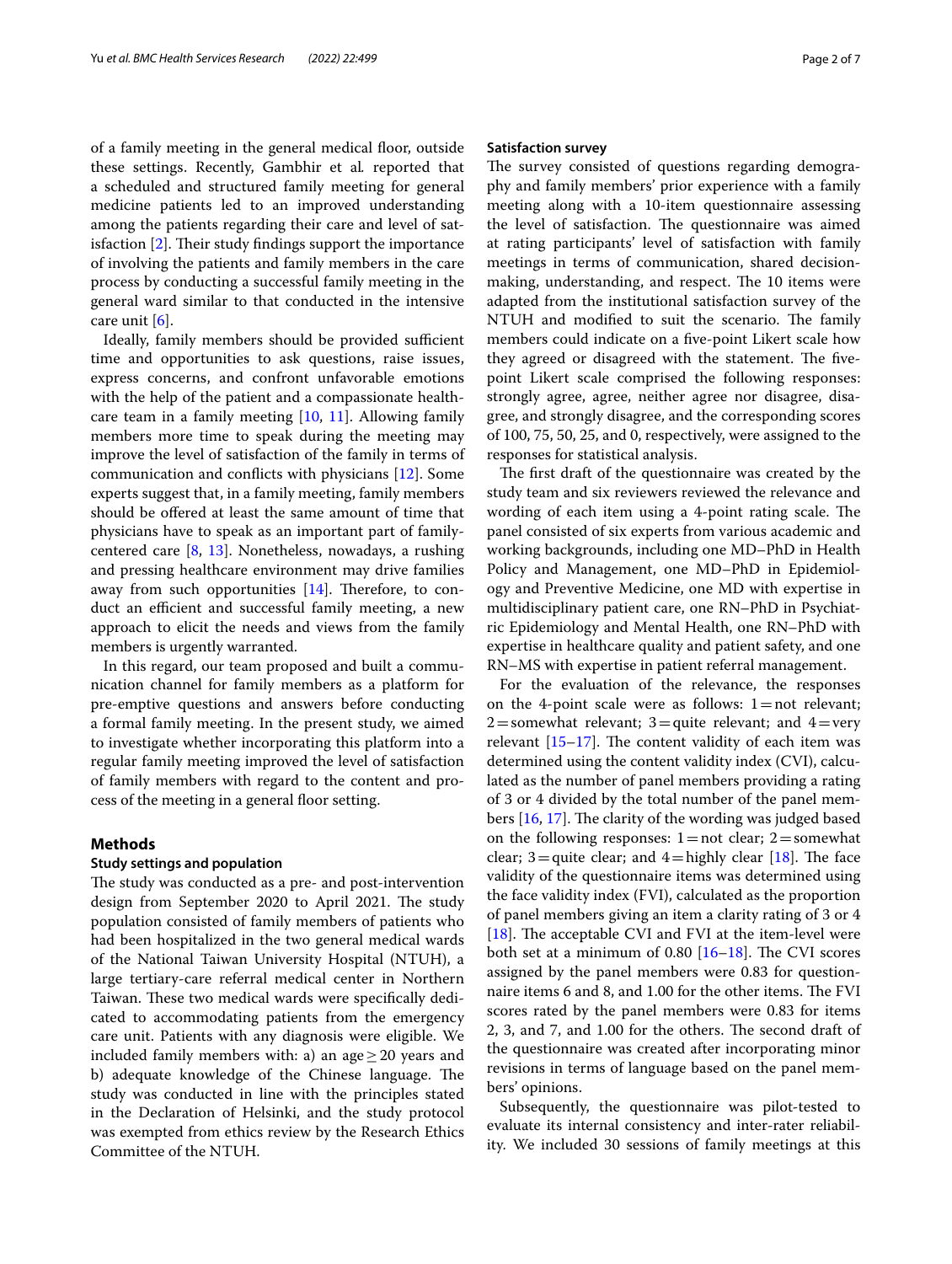stage. For each family meeting, two family members were requested to fill the questionnaire. The questionnaire showed good internal consistency (Cronbach's  $\alpha$  = 0.797). We also calculated the inter-rater reliability using the intraclass correlation coefficient (ICC) and we found a strong agreement between family members  $(ICC=0.763)$ . The questionnaire was finalized after pilottesting (Additional fle [1](#page-5-15)).

# **Intervention**

The intervention consisted of two parts. The first was a website, the communication channel, containing an online blank form through which family members could submit their questions or comments on patient care. On the website, a few sentences explained the purpose of the study and encouraged family members to raise patientassociated issues. A QR code was generated to aid in easily accessing the website. The second was a written point-by-point response to the queries that family members posted on the website. The responses were drafted by the resident or nurse practitioner and fnalized by the attending physician. The study procedures are narrated in detail below.

Before the intervention, family members raised their questions and issues in a verbal or written format as per their needs prior to conducting a family meeting. The attending healthcare team usually answered the questions or discussed the issues verbally in the meeting. During the post-intervention period, a pre-emptive question and answer platform was used. At least 24 h before convening the family meeting, family members were provided with the QR code to connect to the website on which they left questions and issues that they wanted addressed. The healthcare team prepared the answers to the questions or the information addressing the issues in a written format in advance. At the beginning of the family meeting, family members were provided with the documents and their pre-emptive questions and issues were clarifed after introducing family members and healthcare providers each other. Later, the family meeting proceeded in the conventional manner. Following each of the family meetings, the family members were requested to fll the surveys on the family members' levels of satisfaction.

## **Sample size estimation**

Assuming a variance of approximately 64 for the overall score for satisfaction in each group, we included at least 40 participants in each group to detect a diference of at least fve points in the median overall satisfaction score between the pre- and post-intervention groups with a power of 0.80 and an  $α$  of 0.05. The predicted difference between the groups was estimated based on the pilottesting results.

## **Statistics**

Data were reported as numbers (percentages) or medians (interquartile ranges) as appropriate. To examine whether there were any diferences between the levels of satisfaction of the family based on the questionnaire items before and after the intervention, the Mann–Whitney U test was used. Comparisons between the family's baseline characteristics were performed using the  $\chi^2$  test. Cronbach's  $\alpha$  was adopted to examine internal consistency among the items. All tests were two-tailed and a *P* value of < 0.05 was regarded as statistically signifcant. All statistical analyses were performed using the Statistical Package for Social Sciences (SPSS, version 22.0, SPSS Inc., Chicago, IL).

# **Results**

Figure [1](#page-3-0) shows the study timeline. During the study period, 41 and 30 questionnaires were distributed in the pre- and post-intervention phases, with a response rate of 95% (*N*=39) and 97% (*N*=29), respectively. The post-intervention phase was prematurely halted because of the escalation of COVID-19 restrictions in Taiwan in May 2021. Table [1](#page-3-1) shows the characteristics of the study participant. The majority of family members present at the meeting, i.e., 79% and 76%, respectively, in the pre- and post-intervention phases, were close family members (spouse, child, and parent), and the rest were second- or third-degree relatives. Only three patients each during the pre- and post-intervention periods were present for the meeting. We found no statistically signifcant diferences between the study groups with regards to demographics, education levels, and previous experiences with family meetings.

In terms of patient characteristics, the median age was 82 (range 61–97) years and most (52%) of the patients were males. The principal diagnosis at admission for these patients was infectious diseases (77%), including pneumonia, urinary tract infection, and intra-abdominal infection. Throughout the study, family meetings were held on an as-needed basis, primarily to discuss patient situations and for informed decision-making.

During the pre-intervention period, the median satisfaction score of the majority of questionnaire items was 75 (Table [2\)](#page-4-0), and the overall level of satisfaction of the family members was  $85$  ( $80-95$ ). The internal consistency for all items assessed using the Cronbach's  $\alpha$  was 0.977. After the intervention, the scores of all the items assessing the satisfaction levels of the family signifcantly improved, with a median score of 100. The overall satisfaction score also signifcantly increased to 98 (93–100;  $P < 0.001$ ). The internal consistency across questionnaire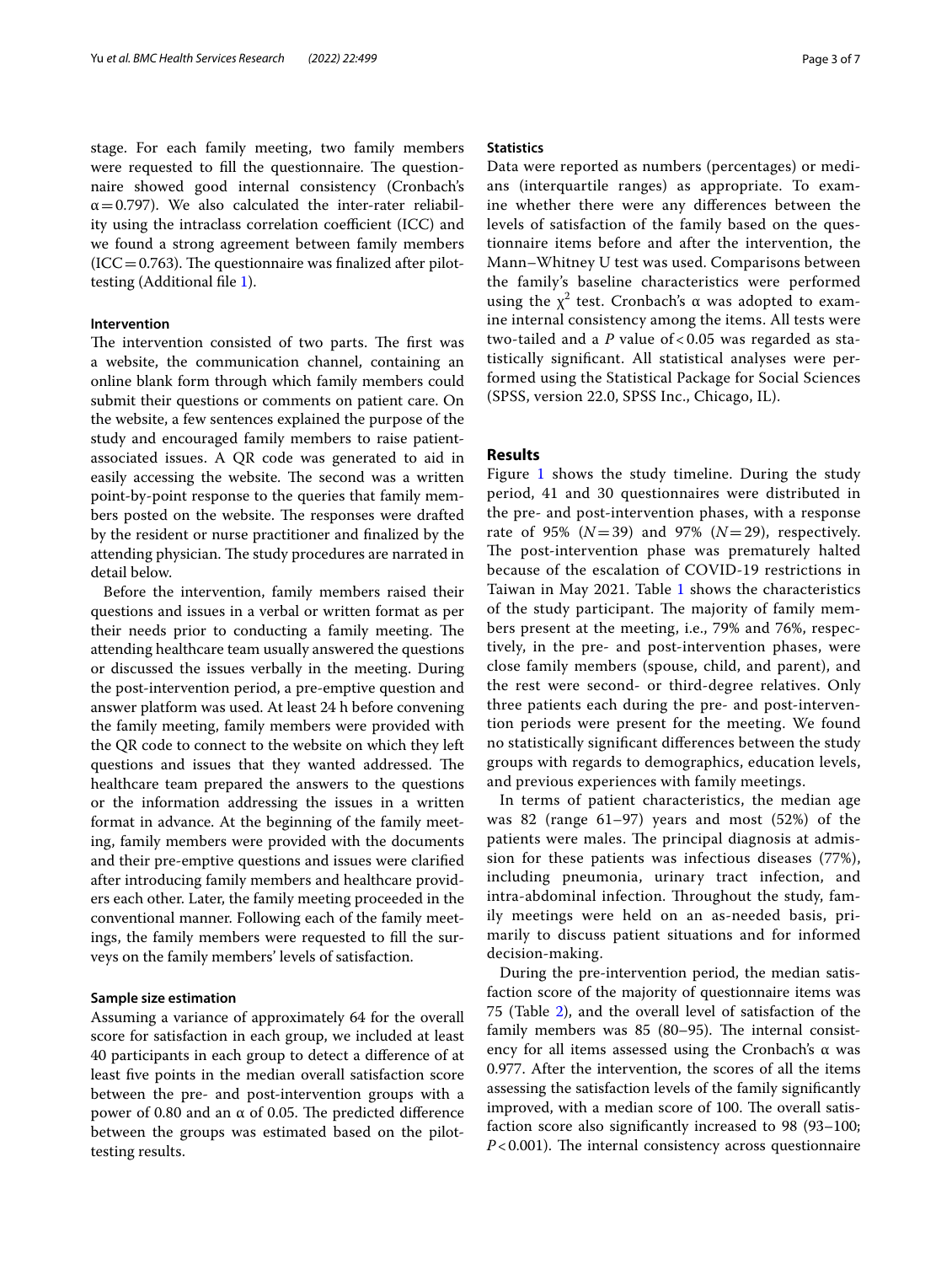

<span id="page-3-1"></span><span id="page-3-0"></span>**Table 1** Characteristics of the study participants

| Variables                             |                                             | Pre-intervention Post-intervention P value |       |
|---------------------------------------|---------------------------------------------|--------------------------------------------|-------|
| Participant No                        | 39                                          | 29                                         |       |
| Age groups                            |                                             |                                            |       |
| $20 - 39$                             | 8(21)                                       | 8(28)                                      | 0.723 |
| $40 - 59$                             | 21(54)                                      | 13(45)                                     |       |
| $60 - 79$                             | 10(26)                                      | 8(28)                                      |       |
| Gender                                |                                             |                                            |       |
| Female                                | 19(51)                                      | 16(45)                                     | 0.598 |
| Male                                  | 20(49)                                      | 13(55)                                     |       |
| Level of education                    |                                             |                                            |       |
| High school or<br>lower               | 20(51)                                      | 16(55)                                     | 0.463 |
| College                               | 17(44)                                      | 13(45)                                     |       |
| Advanced                              | 2(5)                                        | 0(0)                                       |       |
|                                       | Family member's relationship to the patient |                                            |       |
| Spouse                                | 9(23)                                       | 6(21)                                      | 0.951 |
| Parent                                | 3(8)                                        | 2(7)                                       |       |
| Child                                 | 19 (49)                                     | 14 (48)                                    |       |
| Sibling                               | 2(5)                                        | 3(10)                                      |       |
| Others                                | 6(15)                                       | 4(14)                                      |       |
| Earlier experience of family meetings |                                             |                                            |       |
| Present                               | 34 (87)                                     | 22(76)                                     | 0.226 |
| Absent                                | 5(13)                                       | 7(24)                                      |       |
|                                       |                                             |                                            |       |

items remained stable and extremely high over this study period (Cronbach's  $\alpha$  = 0.921).

# **Discussion**

The optimal healthcare experienced by family members is commonly described as family-centered care [[8\]](#page-5-8). A family meeting is an ideal venue to deliver such a type of care and is central to the patient's care plan [[19](#page-5-16)]. For critically-ill patients, proactive interventions, including intensive communication and provision of a family information leafet, improved family comprehension, decreased the levels of anxiety and depression, and increased the level of satisfaction among family members [\[1](#page-5-0), [20–](#page-5-17)[22](#page-6-0)]. In our pre- and post-intervention study, we compared two family meeting formats, one using a proactive approach to communication and the other using the conventional approach to a family meeting in the general wards. The level of satisfaction in terms of the family meeting rated by family members was signifcantly improved among families that attended meetings that followed the proactive communication strategy, via pre-emptive questions and answers and a written response to the questions. Our fndings suggest that some family needs are universal and should be proactively met across a variety of healthcare settings.

One of the advantages of pre-emptive questions and answers include the possibility of better ftting family needs during the family meeting. The communication platform encourages and allows family members to take time to think about the questions and issues that need to be addressed, and healthcare providers can and will prepare the answers and responses for these familycentered issues prior to the meeting. Moreover, the platform serves as a channel for listening to the family's non-verbal voices, which is an important part of a successful and satisfactory family meeting [\[12](#page-5-7), [13](#page-5-9)]. As more family needs can be exposed and met using the problem-solving process, it is not unexpected that family members were more satisfed with the meeting during the post-intervention period.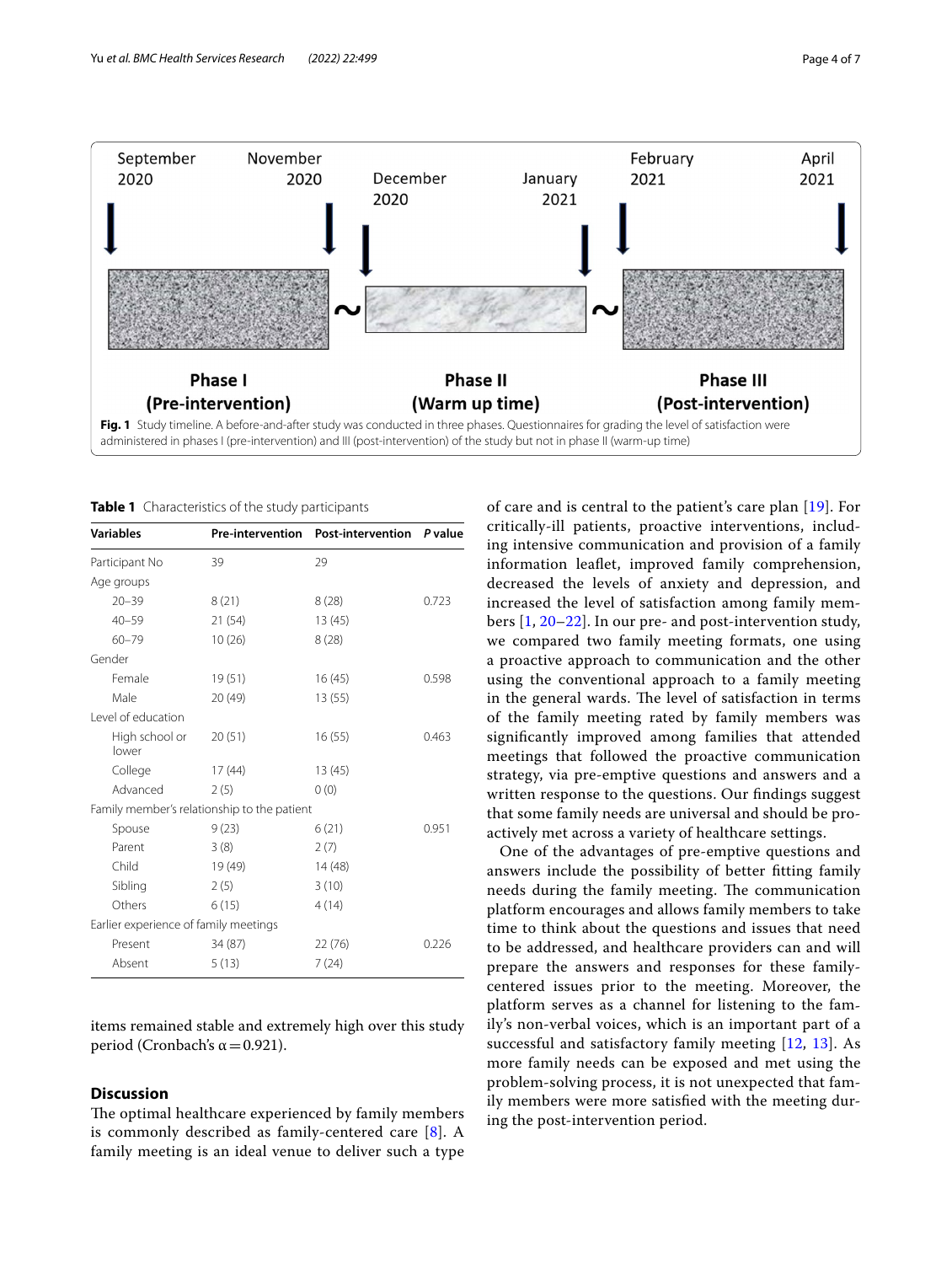| Items                                                                                       | <b>Pre-intervention</b> | <b>Post-intervention</b> | P value |
|---------------------------------------------------------------------------------------------|-------------------------|--------------------------|---------|
| 1. The staff can keep me well informed on what has happened to my family member             | 75 (50-100)             | $100(75 - 100)$          | < 0.001 |
| 2. The staff can treat me well with respect and autonomy                                    | 75 (50-100)             | $100(75 - 100)$          | < 0.001 |
| 3. All my concerns can be adequately addressed and questions to be answered                 | 75 (50-100)             | $100(75 - 100)$          | < 0.001 |
| 4. I can feel supported and confident in the decision making process                        | 75 (50-100)             | $100(75 - 100)$          | < 0.001 |
| 5. I can fully realize my family member's future health condition                           | 75 (50-100)             | $100(75 - 100)$          | < 0.001 |
| 6. I can better understand how to take care of my family member                             | 75 (50-75)              | $100(75 - 100)$          | < 0.001 |
| 7. I can be more comfortable with discharge planning and disposition                        | 75 (50-75)              | $100(75 - 100)$          | < 0.001 |
| 8. I can learn more about how to obtain available medical facilities and resources          | 75 (50-75)              | $100(75 - 100)$          | < 0.001 |
| 9. I am more satisfied with the content of this discussion than my previous experience      | $50(50 - 75)$           | 100 (100-100)            | < 0.001 |
| 10. Please rate the overall satisfaction of your experience with the family meeting (0-100) | 85 (80-95)              | 98 (93-100)              | < 0.001 |

<span id="page-4-0"></span>

Another advantage of pre-emptive questions and answers is that the healthcare team shows their desire, enthusiasm, and compassion to help family members deal with a difficult time in their lives. A multicenter study conducted in Canada revealed that compassion shown to the family members was signifcantly associated with the overall level of satisfaction with patient care in the intensive care unit  $[23]$  $[23]$ . There was also an association between more empathic statements and higher levels of family satisfaction with communication in terms of life support-based decisions in the intensive care unit  $[24]$  $[24]$  $[24]$ . Though not in a verbal form, the pre-emptive question and answer platform helped in expressing concern regarding and sympathizing with the family members. Thus, they might have felt emotionally supported and provided high ratings for the level of satisfaction with the family meeting process.

In the post-intervention period, family members were provided with a written response to their pre-emptive questions and issues combined with a verbal elaboration. A randomized, controlled trial by Azoulay et al*.* revealed that the delivery of a family information leaflet as a part of communication improved comprehension without providing patient-specifc information and good comprehension was associated with better levels of satisfaction in the ICU [\[20](#page-5-17)]. Another trial by the same group also found that a bereavement brochure provided to the family members along with conducting a family meeting decreased symptoms of anxiety and depression among family members of dying ICU patients  $[1]$  $[1]$ . The favorable outcome of ICU studies prompted us to incorporate a question and answer form into our communication intervention in the non-ICU setting. Our data suggest that written information specifc to family needs may be helpful in improving the understanding and level of satisfaction in terms of the content of a family meeting.

In palliative care, a patient-centered family meeting is a new approach to listening to the patient's voice and prioritizing and addressing the patient's issues [[25](#page-6-3)[–27](#page-6-4)]. Active patient involvement may provide additional and valued opportunities for patients to express mutual concerns, deliver messages of comfort and appreciation, and prepare for death [[27\]](#page-6-4). In this study, however, only few patients were present in the family meeting, and family members played a dominant role in the discussion. The diferent settings in which the family meeting was held may partly explain the discrepancy, but the major determinant might be the cultural difference. The principle of autonomy in Western society focuses on self-determination and promotes the value of individual independence, whereas the principle in East Asian society requires family-determination and upholds the value of harmonious dependence [[28\]](#page-6-5). In this regard, the proportions of patients who were involved in the discussion on end-oflife issues in East Asian countries [\[29](#page-6-6), [30\]](#page-6-7) were far less than those in Western countries  $[31, 32]$  $[31, 32]$  $[31, 32]$  $[31, 32]$  $[31, 32]$ . Thus, it is not surprising that a similar fnding was observed in our general floor setting.

Our study has a couple of limitations. First, we included a small number of participants, and this study represented a single-center experience with the application of a preemptive question and answer platform in the family meeting. Thus, the results may need to be validated in other institutional settings with a larger population. However, to the best of our knowledge, our study was a pioneer study to introduce a new communication channel between family members and healthcare providers for family meetings in the general ward setting, and the fndings of our study should facilitate more studies in this feld. Second, verbal and non-verbal communication between family members and healthcare providers can certainly occur outside the family meeting setting, which may impact family satisfaction in terms of the family meeting. Our analysis herein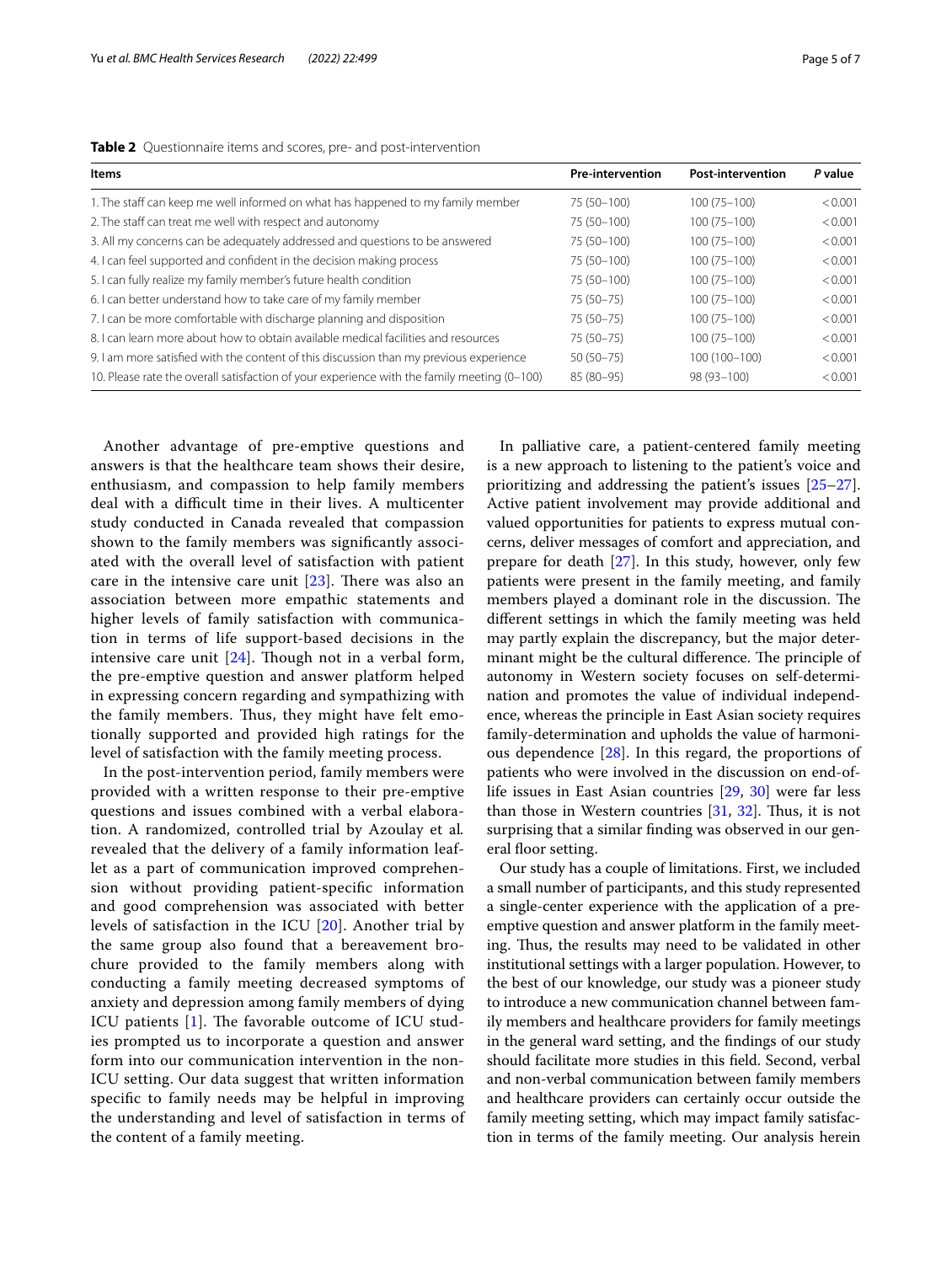# **Conclusions**

In summary, compared with conventional practice, including a pre-emptive question and answer platform with a written response to family-raised issues as part of a family meeting signifcantly improved the level of satisfaction of the family with the content of the meeting in a general ward setting. The findings reinforce the importance of a proactive approach to conducting a family meeting in the general ward as that in the critical and palliative care settings. Further larger-scale studies are needed to confrm our results and delineate the optimal timing and use of such a communication modality.

#### **Abbreviations**

CVI: Content validity index; FVI: Face validity index; ICC: Intraclass correlation coefficient; NTUH: National Taiwan University Hospital.

# **Supplementary Information**

The online version contains supplementary material available at [https://doi.](https://doi.org/10.1186/s12913-022-07929-z) [org/10.1186/s12913-022-07929-z.](https://doi.org/10.1186/s12913-022-07929-z)

<span id="page-5-15"></span>**Additional fle 1.** Questionnaire items.

#### **Acknowledgements**

We thank the staff of the Eighth Core Lab, Department of Medical Research, National Taiwan University Hospital, for technical support during the study.

## **Authors' contributions**

WCY and CTH designed the study, performed data curation and analysis, and drafted the manuscript. WHS conceptualized and designed the study and critically revised the manuscript for important intellectual content. All authors read and approved the fnal manuscript.

#### **Funding**

This study was supported in part by the National Taiwan University Hospital (111-S0259), Taipei, Taiwan and the Ministry of Science and Technology (110–2314-B-002–296), Taiwan.

#### **Availability of data and materials**

The datasets used and/or analyzed during the current study are available from the corresponding author on reasonable request.

#### **Declarations**

#### **Ethics approval and consent to participate**

The study was conducted in line with the principles stated in the Declaration of Helsinki, and the study was exempted from ethics review and written informed consent was waived by the Research Ethics Committee of the National Taiwan University Hospital.

# **Consent for publication**

Not applicable.

#### **Competing interests**

The authors declare that they have no competing interests.

#### **Author details**

<sup>1</sup> Department of Nursing, National Taiwan University Hospital, Taipei, Taiwan.<br><sup>2</sup> Department of Internal Medicine, National Taiwan University Hospital, No. 7 <sup>2</sup> Department of Internal Medicine, National Taiwan University Hospital, No. 7, Chung-Shan South Road, Taipei, Taiwan. <sup>3</sup> Graduate Institute of Clinical Medicine, National Taiwan University, Taipei, Taiwan.

## Received: 6 September 2021 Accepted: 31 March 2022 Published online: 14 April 2022

#### **References**

- <span id="page-5-0"></span>Lautrette A, Darmon M, Megarbane B, Joly LM, Chevret S, Adrie C, Barnoud D, Bleichner G, Bruel C, Choukroun G, et al. A communication strategy and brochure for relatives of patients dying in the ICU. N Engl J Med. 2007;356:469–78.
- <span id="page-5-4"></span>2. Gambhir HS, Goodrick S, Dhamoon A, Kaul V. Impact of Structured and Scheduled Family Meetings on Satisfaction in Patients Admitted to Hospitalist Service. J Patient Exp. 2021;8:23743735211002748.
- 3. Mosenthal AC, Murphy PA, Barker LK, Lavery R, Retano A, Livingston DH. Changing the culture around end-of-life care in the trauma intensive care unit. J Trauma. 2008;64:1587–93.
- 4. Hutchison PJ, McLaughlin K, Corbridge T, Michelson KN, Emanuel L, Sporn PH, Crowley-Matoka M. Dimensions and Role-Specific Mediators of Surrogate Trust in the ICU. Crit Care Med. 2016;44:2208–14.
- <span id="page-5-1"></span>5. Gay EB, Pronovost PJ, Bassett RD, Nelson JE. The intensive care unit family meeting: making it happen. J Crit Care. 2009;24(629):e621–e612.
- <span id="page-5-2"></span>6. Curtis JR, White DB. Practical guidance for evidence-based ICU family conferences. Chest. 2008;134:835–43.
- 7. Hudson P, Quinn K, O'Hanlon B, Aranda S. Family meetings in palliative care: Multidisciplinary clinical practice guidelines. BMC Palliat Care. 2008;7:12.
- <span id="page-5-8"></span>8. Kuo DZ, Houtrow AJ, Arango P, Kuhlthau KA, Simmons JM, Neff JM. Family-centered care: current applications and future directions in pediatric health care. Matern Child Health J. 2012;16:297–305.
- <span id="page-5-3"></span>9. Cahill PJ, Lobb EA, Sanderson C, Phillips JL. What is the evidence for conducting palliative care family meetings? A systematic review Palliat Med. 2017;31:197–211.
- <span id="page-5-5"></span>10. Way J, Back AL, Curtis JR. Withdrawing life support and resolution of confict with families. BMJ. 2002;325:1342–5.
- <span id="page-5-6"></span>11. Azoulay E. The end-of-life family conference: communication empowers. Am J Respir Crit Care Med. 2005;171:803–4.
- <span id="page-5-7"></span>12. McDonagh JR, Elliott TB, Engelberg RA, Treece PD, Shannon SE, Rubenfeld GD, Patrick DL, Curtis JR. Family satisfaction with family conferences about end-of-life care in the intensive care unit: increased proportion of family speech is associated with increased satisfaction. Crit Care Med. 2004;32:1484–8.
- <span id="page-5-9"></span>13. Widera E, Anderson WG, Santhosh L, McKee KY, Smith AK, Frank J. Family Meetings on Behalf of Patients with Serious Illness. N Engl J Med. 2020;383:e71.
- <span id="page-5-10"></span>14. Lloyd B, Elkins M, Innes L. Barriers and enablers of patient and family centred care in an Australian acute care hospital: Perspectives of health managers. Patient Exp J. 2018;5:55–64.
- <span id="page-5-11"></span>15. Wynd CA, Schmidt B, Schaefer MA. Two quantitative approaches for estimating content validity. West J Nurs Res. 2003;25:508–18.
- <span id="page-5-13"></span>16. Yusoff M. ABC of Content Validation and Content Validity Index Calculation. Educ Med J. 2019;11:49–54.
- <span id="page-5-12"></span>17. Polit D, Beck CT, Owen S. Is the CVI an acceptable indicator of content validity? Appraisal and recommendations. Res Nurs Health. 2007;30(4):459–67.
- <span id="page-5-14"></span>18. Yusoff M. Abc of response process validation and face Validity index calculation. Educ Med J. 2019;11:55–61.
- <span id="page-5-16"></span>19. Joshi R. Family meetings: an essential component of comprehensive palliative care. Can Fam Physician. 2013;59:637–9.
- <span id="page-5-17"></span>20. Azoulay E, Pochard F, Chevret S, Jourdain M, Bornstain C, Wernet A, Cattaneo I, Annane D, Brun F, Bollaert PE, et al. Impact of a family information leaflet on effectiveness of information provided to family members of intensive care unit patients: a multicenter, prospective, randomized, controlled trial. Am J Respir Crit Care Med. 2002;165:438–42.